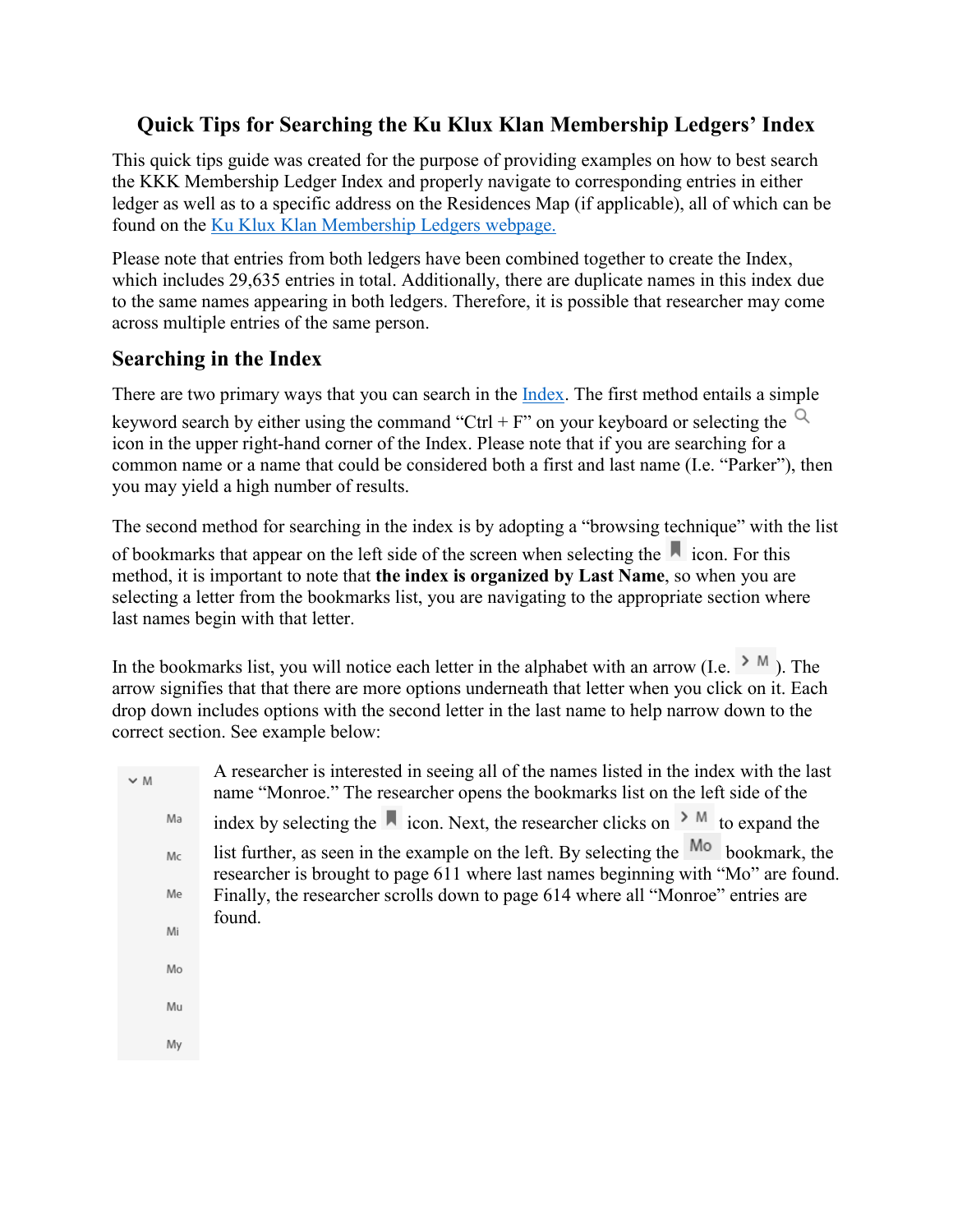## **Locating the correct entry in the appropriate Ledger**

Once you have found a listing of interest in the index, you can then find the exact entry in the appropriate ledger by two different methods: either 1) a search or 2) browsing, similar to what is described in the "Searching the Index" section. For the remaining examples, the following Index entry will be used (a larger translation with applicable data is available below the screenshot for better readability):

Residence<br>City & State Number Prefix Last Name  $Suffix$ **First Name** 18474 Mason Earl 4460 Ouitman Denver, CO\* Fire Dept MSS.366.5 332  $J$ 

| <b>Number</b> | Last<br><b>Name</b> | <b>First</b><br>Name | Name | Middle   Residence<br><b>Address</b> | Residence<br>City & State   Other | <b>Business</b> | Ledger<br>Link | Page |
|---------------|---------------------|----------------------|------|--------------------------------------|-----------------------------------|-----------------|----------------|------|
| 18474         | Mason               | Earl                 |      | 4460<br>Quitman                      | Denver, $CO^*$   Fire Dept        |                 | MSS.366.5      | 332  |

### **Searching in the ledgers**

The first step in searching for an exact entry in the ledger is to utilize the "Ledger Link" that has been provided for every entry in the Index. This link will open up the correct Ledger for you to navigate through. Please note that the link **only** opens the ledger PDF and does not open to the exact page that the entry is found. Additionally, if you find that the PDF is not opening from the link in the index, you may have a "Popup Blocker" setting turned on. You will need to turn this off before the PDF will open.

Once the ledger is open, you can search within the ledger. The easiest way to search is by the Application number. To do this, either use the command "Ctrl  $+ F$ " on your keyboard or selecting the  $\alpha$  icon in the upper right-hand corner of the PDF. Next, input the number and hit the "Enter" key, as seen here:



You can also enter in the name exactly as it appears in the ledger (must use the format "[Last Name], [First Name] [Middle Name]"), such as in this example:

| Q Mason, Earl J |  |  | Searching |  |  | (Cancel) |  |
|-----------------|--|--|-----------|--|--|----------|--|
|-----------------|--|--|-----------|--|--|----------|--|

Both ways of searching yielded the result below

|  | 18474 Mason, Earl J |  | <b>C</b> 4460 Quitman |  | G 3865w Fire Dept | G 2116w |
|--|---------------------|--|-----------------------|--|-------------------|---------|
|--|---------------------|--|-----------------------|--|-------------------|---------|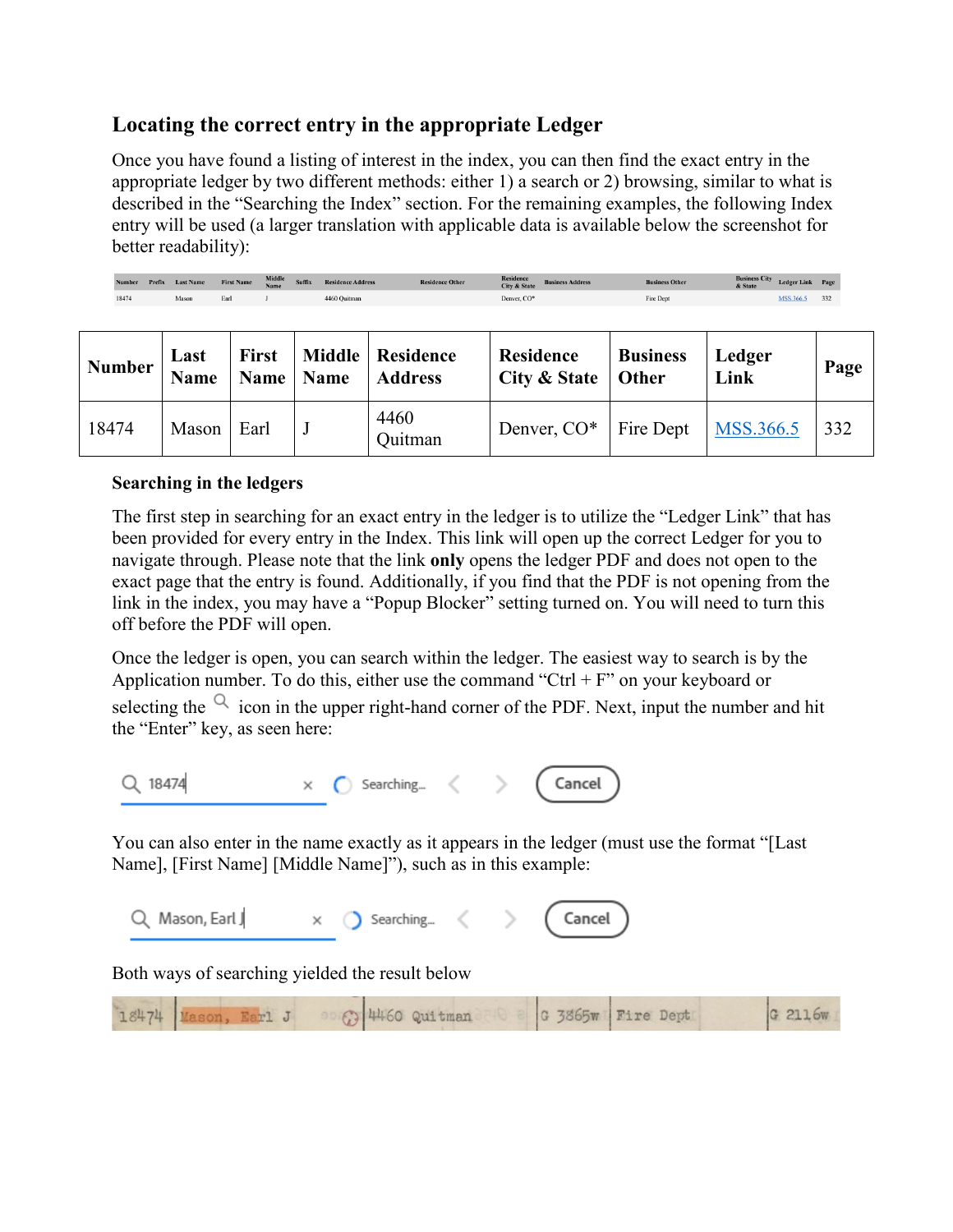#### **Browsing in the ledgers**

If you find that searching in the index is too cumbersome, you can use a "browsing" method instead by utilizing the page number that the entry is found on. Note that the page number listed matches the Ledger page number and NOT the PDF page number. However, the page number listed in the index is typically only 1 or 2 pages off from the PDF page number, so you should be able to scroll to the correct entry.

In the Index entry example listed above for "Mason, Earl J", page number 332 is provided. To locate this page, we will use the popup menu located at the bottom of the PDF. Please note that this menu is not permanently shown. You may need to move your mouse/cursor over the PDF to activate this menu.



The "1/741", indicates the PDF page number that you are currently on out of 741 pages total. Click on the box with the "1" and type in the correct page number that you are looking for. In this case, we are looking for page 332.



The PDF page 332 brings us to Ledger page 331.

|  |               |                                    |            |                                  |                                               |                  |                         |        | 23317           |
|--|---------------|------------------------------------|------------|----------------------------------|-----------------------------------------------|------------------|-------------------------|--------|-----------------|
|  | <b>Number</b> | <b>Name</b>                        | assanbA    |                                  | <b>Residence Address</b>                      | Phone            | <b>Business Address</b> | Phone  | Paid To D. & P. |
|  |               | 18446 SHarward, Glenn              |            | 490 So Lincoln                   |                                               | S 50531          | 539-17th St             | M 4409 | $45 - 10$       |
|  | 18447         | Gangler, Harry E                   |            | 4161 Winona Ot                   |                                               | evit0            | 1715 E 31st Ave         | Y 5145 | $A - 6$         |
|  | 18448         | Scott, Chas G                      |            | 571 So Corona                    |                                               | S 3923r          | 615-15th St             | M 1548 | $R - 8$         |
|  | 18449         | Foy, John B                        | $\epsilon$ | 3415 W 34 Bave<br>$H/01$ Fanklin |                                               | 0.7913m          | City of Denver          | herT   | $H_{s}$         |
|  | 18450         | Wilson, Richard Thos               |            | 1302 California                  |                                               | C <sub>128</sub> | 521 E & C Bldg          | M 2207 | $G - 4$         |
|  | 18451         | McKinley, T L                      |            | 1923 East Jewell                 |                                               | S 64561          | 114th & Lawrence        | M 3456 | $1 - 9$         |
|  | 18452         | Gilley, Frank Andrew C04174 Xavier |            |                                  |                                               | $G$ 4488W        | UPRR                    | M 2281 |                 |
|  | 18453         | Kyffin, Harold                     |            | <b>3</b> 3438 Vine               |                                               |                  | $642 - 1855$ Blake      | M 5136 | $D - 4$         |
|  |               | 18454 s Watson, Jos A              |            | 2447 Alcott                      |                                               | $G_144j$         | C & S R R               | M 805  |                 |
|  |               | Jaller Donnon Don H                |            | 027                              | <b>O ⊙</b> 332 / 741   ⊝ ⊕   <b>B</b>   B   F | $\sigma$ $7\pi$  | $2120$ F Colfer         | 冊 28Ⅱ  | $V$ $N-5$       |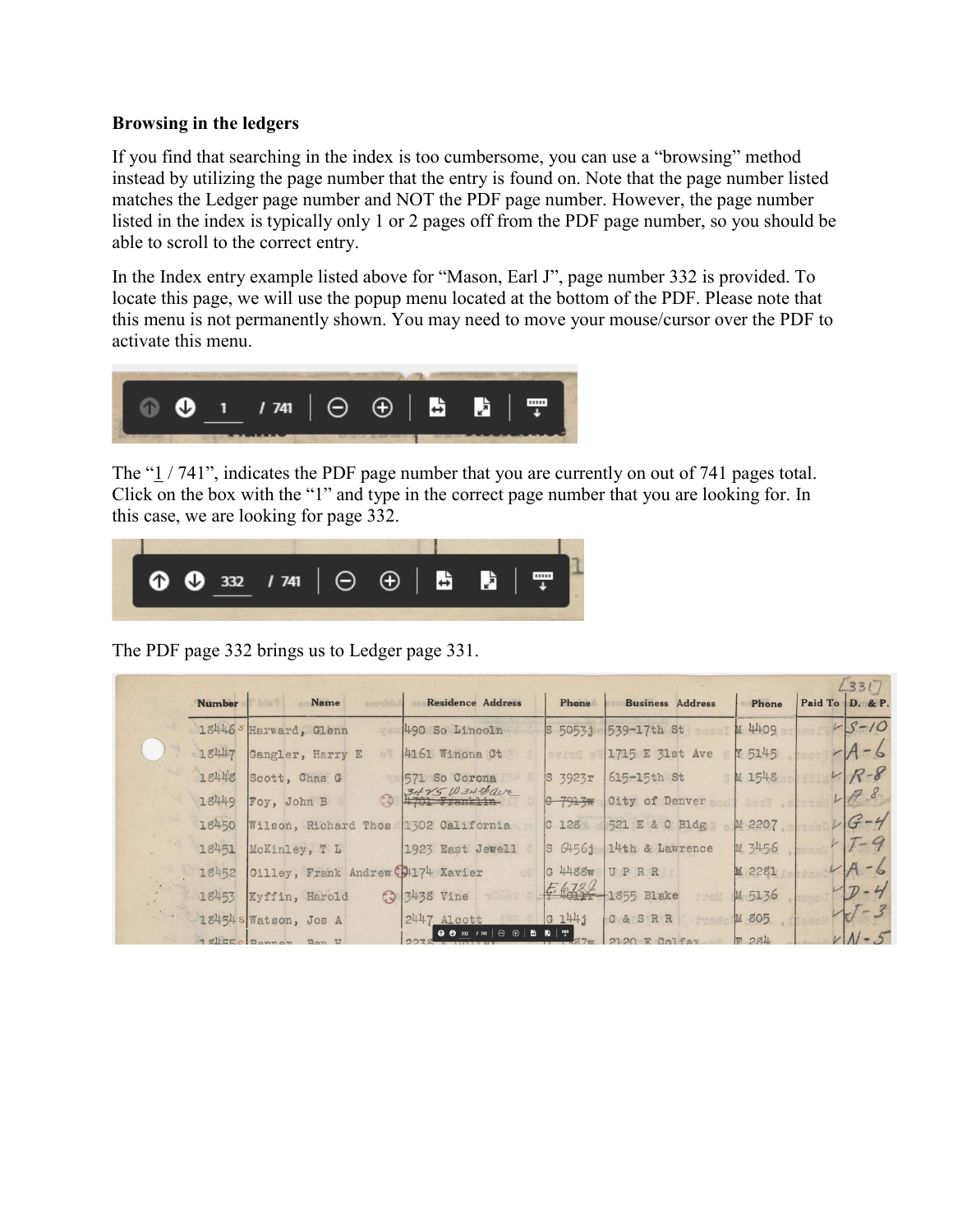| 1332<br><b>Number</b> | Name                       | asaubbA                 | <b>Residence Address</b>             |       | Phone                                                      | <b>Business Address</b>                 | Phone             | Paid To $D.$ & P. |
|-----------------------|----------------------------|-------------------------|--------------------------------------|-------|------------------------------------------------------------|-----------------------------------------|-------------------|-------------------|
| 18469                 |                            | Flowers, John Isaac     | 232,204                              |       |                                                            | $C$ 66/4 $4$<br>$C$ 1760w 1969 Broadway | 0.1380            | $G - G$           |
|                       | 18470s Frost, Walter B 974 |                         | 942 Santa Fe Drive                   |       | S 6504j                                                    | (946 Santa Fe                           | TIGH . TE         | $K - G$           |
|                       | 18471 s Millican, Jno E    |                         | $947$ Inca                           | TESCT | S48171                                                     | 328 Broadway                            | $ S\ 3352\rangle$ | $K - 64$          |
| 18472                 | Harris, Fred Those         |                         | 11326 Kalamath                       |       | $C$ 316 $w$                                                | 1125-12th St                            | M 639             | $K-4V$            |
| 18473                 |                            | Camron, Charlie Kay (?) | 1254 Coroning<br>1737 E 35th Ave     |       | F.296141                                                   | 1201 E 13th Ave                         | M 1150            | $D-3$             |
| 18474                 | Mason, Earl J              |                         | $\circ$ $\odot$ $\odot$ 4460 Quitman |       | G 3865w                                                    | Fire Dept                               | G 2116w           | $A - 4V$          |
|                       | 18475s Cantrell, Joe       |                         | 1125-15th St                         |       | SO                                                         | So Gay & Mexico                         | S1938             | $H - 10V$         |
|                       | 18476s Logan, Raymond Mott |                         | 2339 W 31st Ave                      |       | G 2660r                                                    | 1636 Champa                             | M 4200            | $B - 15$          |
| 18477                 |                            |                         | Howell, John Robert (3 2727 Grove    | 北平工   | G281                                                       | 2447 Alcot                              | A aot .mpads      | $A - 152$         |
| 18478                 |                            |                         | Carter, Virgil Edger 254 Elati       | WOCL  | $S$ 7765                                                   | Po0 X 8FSS                              | lenner, Ben H     | $5 - 3$           |
|                       | 18479s Jacobs, Henry E     |                         | 4160 King                            |       | 00 33 7 741   $\odot$ 0   <b>b</b>   <b>b</b>   $\uparrow$ | Market                                  | Palmer, Byron     | $A - 5V$          |

By simply scrolling down one more page, the Ledger page 332 can be found.

# **Navigating to the correct location on the Residences Map**

The majority of entries found in the MSS.366.5 KKK Membership Ledger contains residence addresses, of which were included on the [MSS.366.5-KKK Membership Ledger Residences](https://www.google.com/maps/d/viewer?mid=1Pyfnddh9OB0Ip5KKltGkgPXnFvDlve5s&ll=39.733797984744356%2C-104.97844069144334&z=13)  [Map.](https://www.google.com/maps/d/viewer?mid=1Pyfnddh9OB0Ip5KKltGkgPXnFvDlve5s&ll=39.733797984744356%2C-104.97844069144334&z=13) This section will use the same example from the previous section for "Mason, Earl J".

In order to locate the correct entry on the map, please use the following steps:

1. Open the map from the [Ku Klux Klan Membership Ledgers webpage](https://www.historycolorado.org/kkkledgers) by clicking on the 83

in the upper right hand corner of the map (shown below).

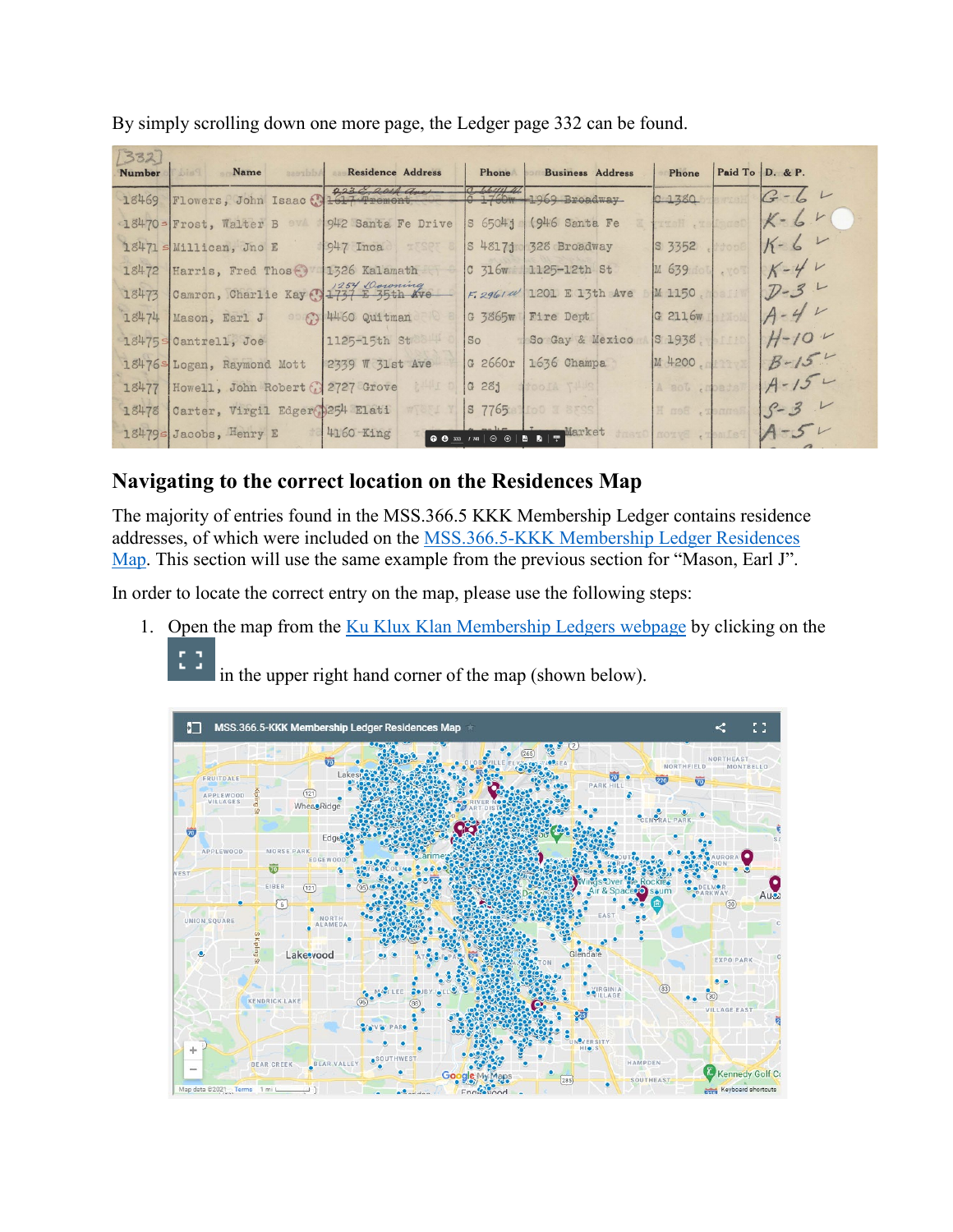- 2. There are 10 layers included in the map. Please note that you can turn off layers by selecting the check mark box to the left of the layer. For the purpose of this example, all layers will be turned off with the exception of the one that will be used. However, it might be beneficial to keep all layers on while conducting your research so that you can see all locations and neighbors in relation to the person you are looking for. The layers are listed in order as follows:
	- a. Historic Buildings & Business Addresses
	- b. Application Numbers 12 thru 13507
	- c. Application Numbers 13508 thru 15693
	- d. Application Numbers 15694 thru 17781
	- e. Application Numbers 17782 thru 19886 (layer used for exercise)
	- f. Application Numbers 19887 thru 21999
	- g. Application Numbers 22000 thru 24017
	- h. Application Numbers 24018 thru 26041
	- i. Application Numbers 26042 thru 47802
	- j. Historic Towns
- 3. Find the layer that contains the range that your entry falls within. In this case, we are looking for 18474 – Earl J Mason. Therefore, we will be using the "Application Numbers 17782 thru 19886" layer to locate the correct residence location.
- 4. Select the down arrow to the left of "All items".
	- Application Numbers 17782 thru 19886
	- All items  $\overline{\phantom{a}}$

 $\backsim$ 

5. You'll notice that this list is organized numerically and contains application numbers and names for each entry with an address.



- 17783 Floyd Haley McCall 17784 Geo Pierce 17785 Virgil G Johnson 17786 Carl J Ray 17787 Fred C Taylor 17788 Chas D Richardson
- 6. Either scroll down the list to the appropriate number or use the "Ctrl + F" command on your keyboard to open the "Find" function in your browser. This will take you to the exact number/name you are looking for